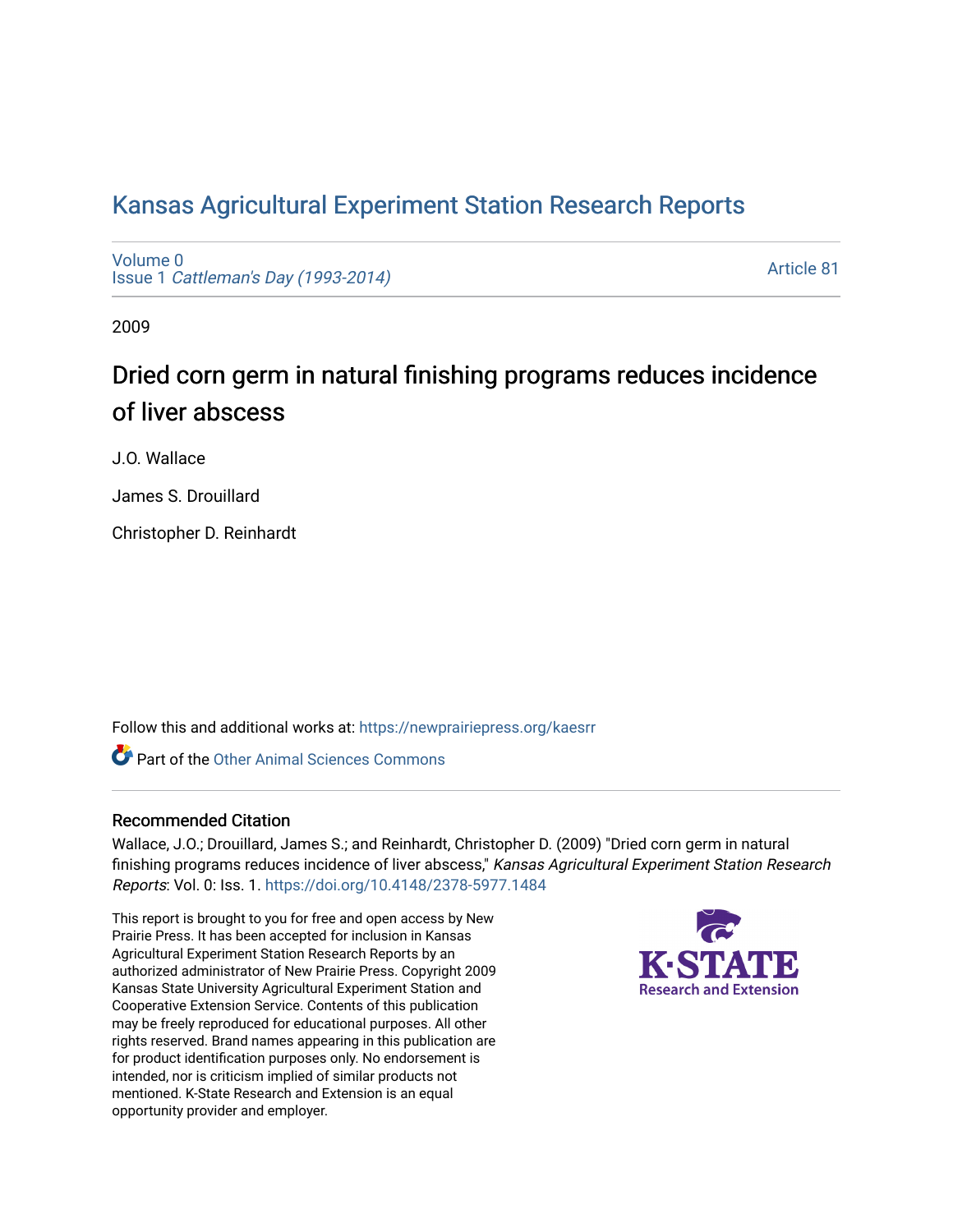### Dried corn germ in natural finishing programs reduces incidence of liver abscess

### **Abstract**

Changes in consumer preference for beef produced without growth promotants, ionophores, or antibiotics and consumers' willingness to pay price premiums for such products have led some producers to begin raising beef under "natural"? feeding regimens. Some natural programs prohibit use of injectable antibiotics, feed additive drugs, or growth promoting implants throughout the life of the animal. This creates challenges for maintaining efficient growth and preventing disease or metabolic disorders. A key problem facing producers who feed cattle under a natural regimen, without use of antibiotics such as tylosin and ionophores, is ruminal acidosis, which is commonly linked with liver abscesses. Abscesses are the primary cause for condemnation of livers, and severe abscesses have been shown to decrease daily gains (ADG) and efficiency of gain (F:G). In addition, severely abscessed livers can lead to greater carcass trim, ultimately reducing hot carcass weight (HCW) and dressing percentages. Fusobacterium necrophrum and Actinomyces pyogenes, normal inhabitants of the bovine rumen, are believed to be the primary and secondary bacteria that cause liver abscesses. Acidosis frequently causes ruminitis, which allows these bacteria to enter the portal circulation and migrate to the liver. The bacteria then colonize in the liver, ultimately creating abscesses. We previously observed a decrease in number of abscessed livers of approximately 5 to 7%, compared with controls, when dried, full-fat corn germ (GERM) was included in diets of finishing steers and heifers at rates ranging from 5 to 15%. These diets also included tylosin, which is commonly used to control liver abscesses. We speculated that adding GERM to the diet may decrease starch or alter intake patterns, resulting in decreased bouts of acidosis and subsequent ruminitis, or may suppress growth of F. necrophorum. Both scenarios could lead to decreased liver abscesses. The latter hypothesis was refuted in a previous study when we observed a tendency for increased concentrations of F. necrophorum when feeding supplemental fat at a rate of 4%. Objectives of this experiment were to assess the effect of GERM on growth performance, carcass yield and quality grades, and incidence of liver abscesses when fed to finishing cattle as part of a natural feeding regimen applied under commercial feeding conditions.

### Keywords

Cattlemen's Day, 2009; Report of progress (Kansas State University. Agricultural Experiment Station and Cooperative Extension Service); 1010; Kansas Agricultural Experiment Station contribution ; no. 09-168-S; Beef; Cattle; Natural regiments; Germ

#### Creative Commons License



This work is licensed under a [Creative Commons Attribution 4.0 License](https://creativecommons.org/licenses/by/4.0/).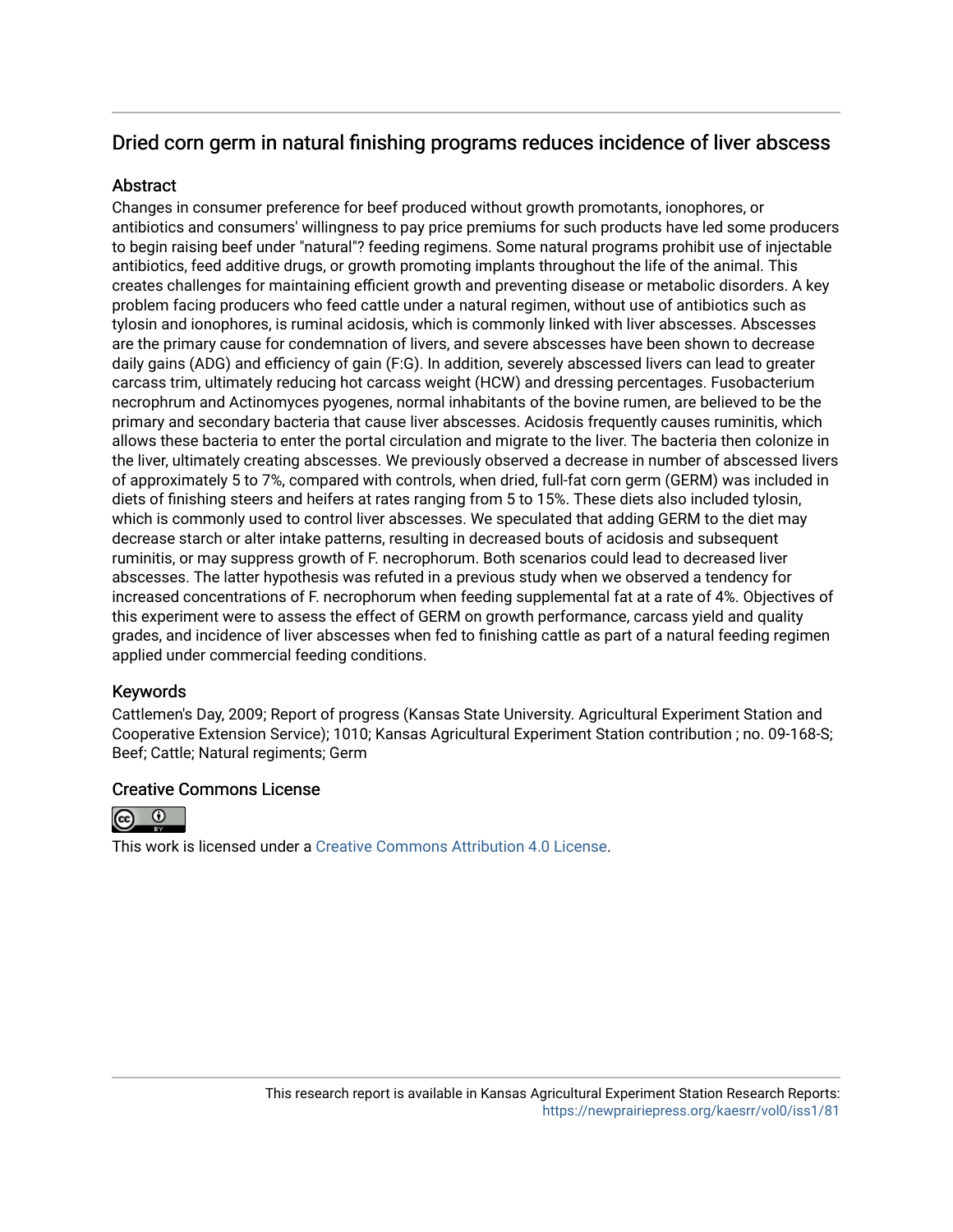# **Dried Corn Germ in Natural Finishing Programs Reduces Incidence of Liver Abscess**

### J. O. Wallace, J. S. Drouillard, and C. D. Reinhardt

### **Introduction**

Changes in consumer preference for beef produced without growth promotants, ionophores, or antibiotics and consumers' willingness to pay price premiums for such products have led some producers to begin raising beef under "natural" feeding regimens. Some natural programs prohibit use of injectable antibiotics, feed additive drugs, or growth promoting implants throughout the life of the animal. This creates challenges for maintaining efficient growth and preventing disease or metabolic disorders.

A key problem facing producers who feed cattle under a natural regimen, without use of antibiotics such as tylosin and ionophores, is ruminal acidosis, which is commonly linked with liver abscesses. Abscesses are the primary cause for condemnation of livers, and severe abscesses have been shown to decrease daily gains (ADG) and efficiency of gain (F:G). In addition, severely abscessed livers can lead to greater carcass trim, ultimately reducing hot carcass weight (HCW) and dressing percentages. *Fusobacterium* necrophrum and Actinomyces pyogenes, normal inhabitants of the bovine rumen, are believed to be the primary and secondary bacteria that cause liver abscesses. Acidosis frequently causes ruminitis, which allows these bacteria to enter the portal circulation and migrate to the liver. The bacteria then colonize in the liver, ultimately creating abscesses.

We previously observed a decrease in number of abscessed livers of approximately 5 to 7%, compared with controls, when dried, full-fat corn germ (GERM) was included in diets of finishing steers and heifers at rates ranging from 5 to 15%. These diets also included tylosin, which is commonly used to control liver abscesses. We speculated that adding GERM to the diet may decrease starch or alter intake patterns, resulting in decreased bouts of acidosis and subsequent ruminitis, or may suppress growth of F. necrophorum. Both scenarios could lead to decreased liver abscesses. The latter hypothesis was refuted in a previous study when we observed a tendency for increased concentrations of *F. necrophorum* when feeding supplemental fat at a rate of 4%.

Objectives of this experiment were to assess the effect of GERM on growth performance, carcass yield and quality grades, and incidence of liver abscesses when fed to finishing cattle as part of a natural feeding regimen applied under commercial feeding conditions.

### **Experimental Procedures**

Yearling Angus and Angus-cross steers and heifers ( $n = 4,199$ ; initial body weight  $=$ 703 lb) were used to characterize feedlot performance, health, incidence of liver abscess, and carcass traits of feedlot cattle produced under a "natural" feeding regimen with and without GERM added to the finishing diet. Cattle were housed at a commercial feedlot in central Kansas. Prior to initiation of the experiment, cattle were grazing ryegrass or grass pasture. At processing, cattle were vaccinated for viral and clostridial diseases (Titanium IBR, AgriLabs, St. Joseph, MO, and Vision 7, Intervet Inc., Millsboro, DE), given an ex-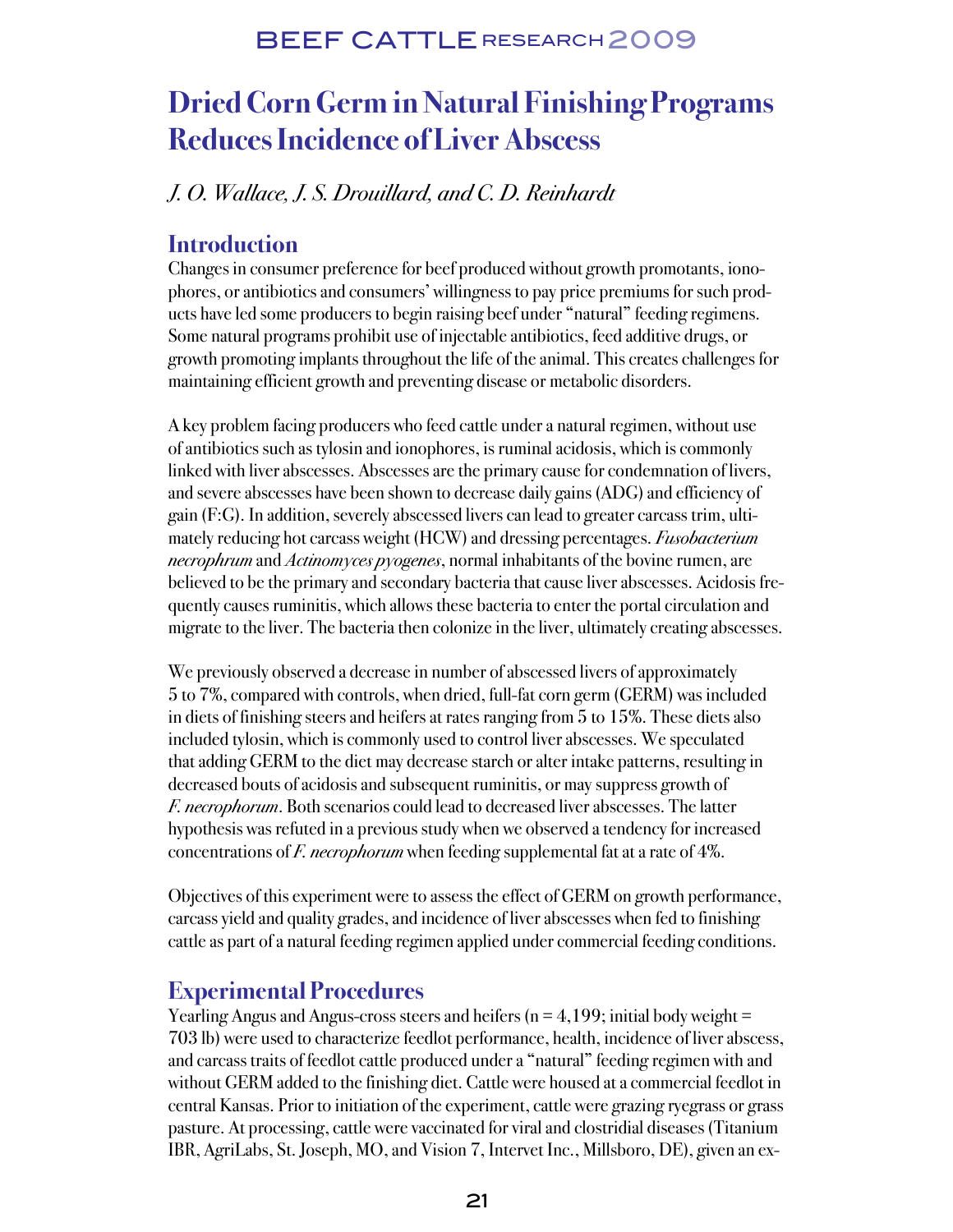ternal parasiticide (Ivermax, RX Veterinary Products, Memphis, TN), tagged with color coded pen tags, and sorted into treatments on an every-other-head basis. After processing, cattle were pen weighed and placed in their respective pens.

Following a step-up period of 2 to 3 weeks, cattle were placed on one of two finishing diets (Table 1) primarily composed of corn: (1) traditional finishing diet containing no corn germ (Control) or (2) traditional finishing diet with 5% of the corn replaced with 5% dried corn germ on a dry-matter basis (5% GERM).

Samples were taken from each load of GERM delivered to the feedlot and analyzed for dry matter. Neutral detergent fiber of feed samples was analyzed by using the Ankom method (Ankom 200, Fairport, NY; AOAC, 2002). Samples were also analyzed for crude protein by using the combustion method (Leco FP2000, Leco Corp., St. Joseph, MI) and crude fat. Composition of the germ is shown in Table 2.

Prior to shipment to a commercial abattoir in Lexington, NE, cattle were visually sorted by feedlot personnel, and cattle being shipped were weighed. Days on feed, dry-matter intake, ADG, F:G, morbidity, and death loss were calculated for each pen of cattle. Slaughter data collected included HCW, incidence and severity of liver abscess, and dressing percentage. Additionally, USDA yield grade and USDA quality grades were determined by USDA graders.

Growth performance and carcass data were analyzed by using the GLM procedure of SAS. Pen was the experimental unit, and model effects included sex and treatment. Initial head count was included as a covariate to account for differences in pen size. Values were determined to be statistically different when P≤0.05.

### **Results and Discussion**

Finishing performance, carcass characteristics, and liver abscesses of cattle fed 0 or 5% GERM are presented in Tables 3 through 5. No sex  $\times$  treatment interactions (P≥0.11) were observed; therefore, only main effects of finishing treatment are presented. Days on feed were not different between the two treatments  $(P=0.39)$ ; however, they were numerically higher for the Control treatment. There is little research concerning fat supplementation to finishing cattle that examines days on feed. Theoretically, adding moderate levels of fat to finishing diets would increase energy density of the diet, allowing animals to finish quicker and reduce days on feed.

Adding GERM to the diet resulted in no differences in ADG on a live basis ( $P=0.63$ ); however, when adjusted HCW were used as the final weight, ADG was improved for cattle receiving GERM (P=0.04). Adding GERM to the diet did not affect F:G (P $\geq$ 0.21).

The percentage of cattle that fell out of the natural program because of being treated for illness was not affected by treatment  $(P=0.47)$ . Percentage of death loss tended  $(P=0.06)$ to increase for cattle receiving 5% GERM; however, death loss in both treatments was minimal and affected fewer than 1% of the animals.

All carcass traits measured except liver abscesses were unaffected by finishing treatment (P≥0.15). We previously observed linear increases in fat thickness and kidney, pelvic,

#### 22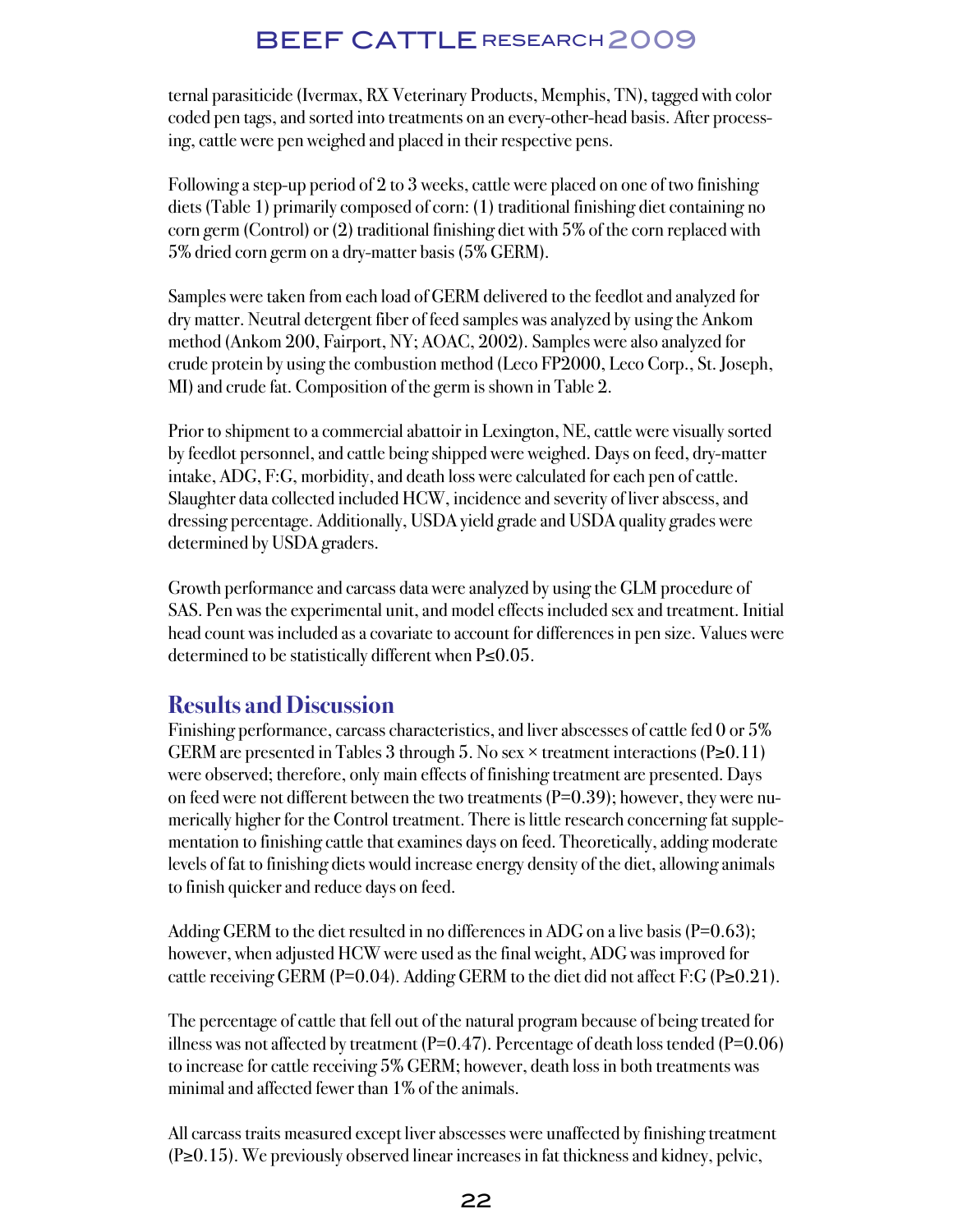and heart fat and a quadratic increase in USDA yield grade 4 carcasses when increasing amounts of GERM were added to steam-flaked corn diets.

Incidence of liver abscess was reduced by 12% when GERM was added to the diet  $(P=0.01)$ . The percentage of mild abscesses was unaffected by treatment  $(P=0.97)$ . The percentage of moderate abscesses tended  $(P=0.11)$  to be reduced, and severe abscesses were reduced by 8.2% when GERM was added to the diet. We previously observed a linear decrease in incidence of liver abscesses in two experiments in which cattle were fed increasing levels of GERM. The decrease in incidence of liver abscesses could also be the result of some component of the GERM altering rumen fermentation or inhibiting some portion of the pathway in which liver abscesses are developed.

### **Implications**

Results of this experiment indicate that GERM can be used as a replacement for steamrolled corn in finishing diets for naturally raised cattle. Growth performance and carcass characteristics were neither improved nor negatively affected by adding 5% GERM to diet. In addition, adding GERM to the diet may help control incidence of liver abscess in naturally raised cattle, a problem incurred by many producers who raise beef naturally, without use of tylosin.

|                         |                  |         |                  | Finishing treatment |        |         |                  |
|-------------------------|------------------|---------|------------------|---------------------|--------|---------|------------------|
|                         |                  |         |                  | Control             |        | 5% Germ |                  |
| Item, %                 | Step 1           | Step 2  | Step 3           | Step 4              | Finish | Step 4  | Finish           |
| Steam-rolled corn       | 45.1             | 55.2    | 64.2             | 72.8                | 78.5   | 70.3    | 73.5             |
| Corn germ               |                  |         |                  |                     |        | 2.6     | 5.1              |
| Alfalfa hay             | 41.3             | 31.5    | 21.2             | 11.9                | 4.7    | 11.8    | 5.9              |
| Sorghum silage          | 2.6              | 2.6     | 2.6              | 2.6                 | 2.3    | 2.6     | 2.2              |
| Soybean straw           | $2.4\phantom{0}$ | $2.4\,$ | $2.4\phantom{0}$ | $2.4\phantom{0}$    | 3.6    | 2.4     | $2.4\phantom{0}$ |
| Wet distillers grains   | 6.1              | 4.5     | 4.6              | 4.6                 | 4.6    | 4.6     | 4.6              |
| Mineral supplement      | 2.5              | 3.8     | 5.0              | 5.7                 | 6.3    | 5.7     | 6.3              |
| Nutrient composition    |                  |         |                  |                     |        |         |                  |
| Crude protein, %        | 14.73            | 14.23   | 14.05            | 13.63               | 13.32  | 13.69   | 13.59            |
| Crude fat, %            | 3.73             | 3.76    | 3.90             | 4.03                | 4.11   | 5.08    | 6.20             |
| Calcium, %              | 0.90             | 0.87    | 0.85             | 0.78                | 0.76   | 0.78    | 0.75             |
| Phosphorus, %           | 0.32             | 0.32    | 0.32             | 0.33                | 0.33   | 0.33    | 0.34             |
| Potassium, %            | 1.08             | 0.97    | 0.86             | 0.76                | 0.68   | 0.76    | 0.69             |
| $NE_{m}$ , Mcal/kg      | 36.16            | 38.15   | 40.07            | 41.95               | 43.11  | 42.71   | 44.70            |
| $NE_{\alpha}$ , Mcal/kg | 23.32            | 25.09   | 26.83            | 28.49               | 29.54  | 28.98   | 30.58            |

**Table 1. Experimental diets and nutrient composition (formulated) for cattle fed 0 or 5% full-fat corn germ during the finishing period (dry-matter basis)**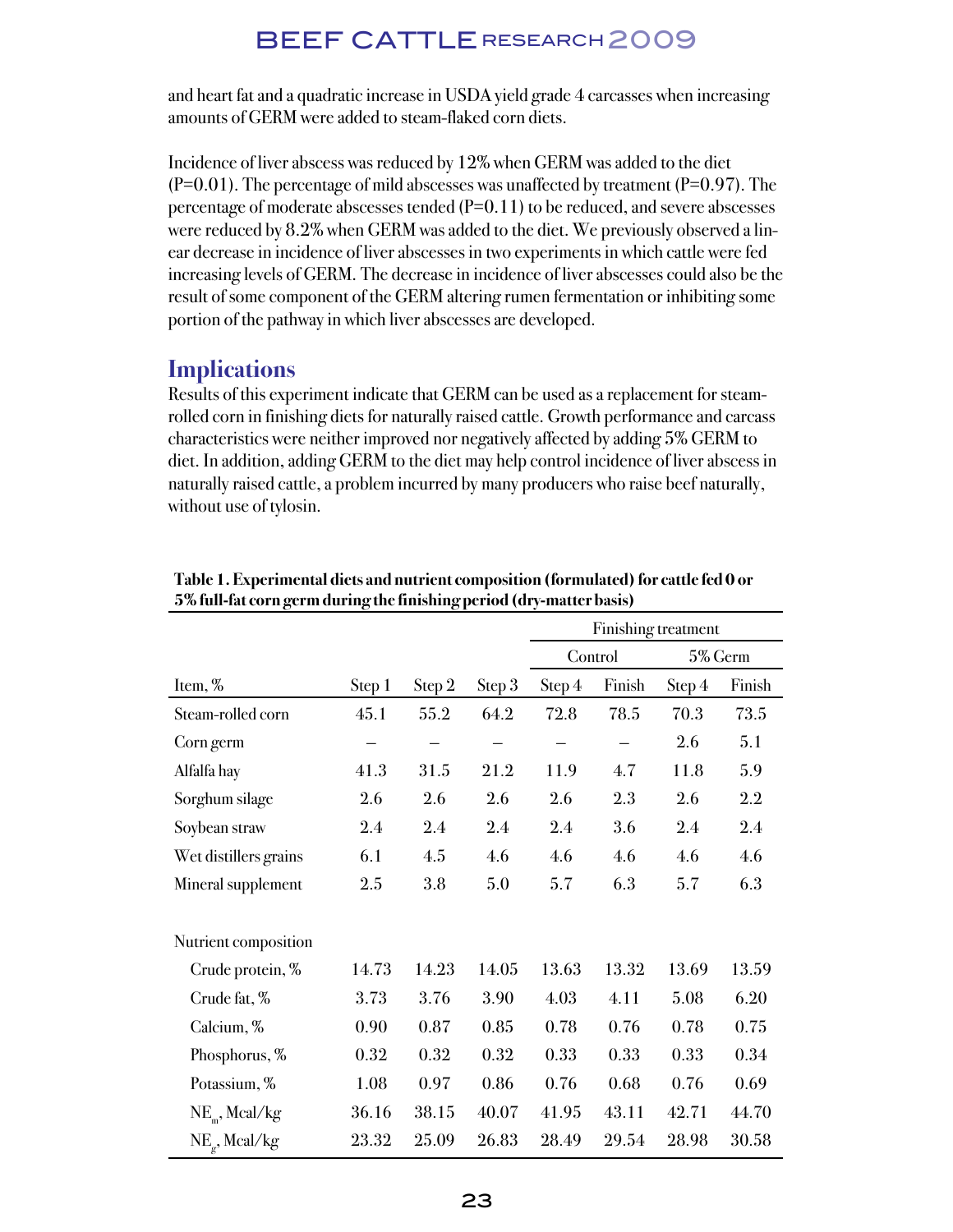| Sample date               | Dry matter | Crude protein | Crude fat | Neutral<br>detergent fiber |
|---------------------------|------------|---------------|-----------|----------------------------|
|                           |            |               |           |                            |
| 03/19/2007                | 96.19      | 12.13         | 41.84     | 37.45                      |
| 05/03/2007                | 96.55      | 12.88         | 45.16     | 34.61                      |
| 06/14/2007                | 98.17      | 12.23         | 45.87     | 31.90                      |
| 08/06/2007                | 98.08      | 12.16         | 45.61     | 34.34                      |
| 09/05/2007                | 99.03      | 11.89         | 42.92     | 39.03                      |
| 10/02/2007                | 97.12      | 12.49         | 45.70     | 34.39                      |
| 10/23/2007                | 97.27      | 12.44         | 45.52     | 33.33                      |
| 11/20/2007                | 97.32      | 12.50         | 46.71     | 36.56                      |
| 12/17/2007                | 97.32      | 12.79         | 44.91     | 34.19                      |
| 01/19/2008                | 98.13      | 12.40         | 45.11     | 31.42                      |
|                           |            |               |           |                            |
| Mean                      | 97.52      | 12.39         | 44.94     | 34.72                      |
| <b>Standard deviation</b> | 0.843      | 0.302         | 1.458     | 2.374                      |

**Table 2. Laboratory analysis of dried full-fat corn germ samples taken from each load of corn germ delivered to the feedlot (dry-matter basis)**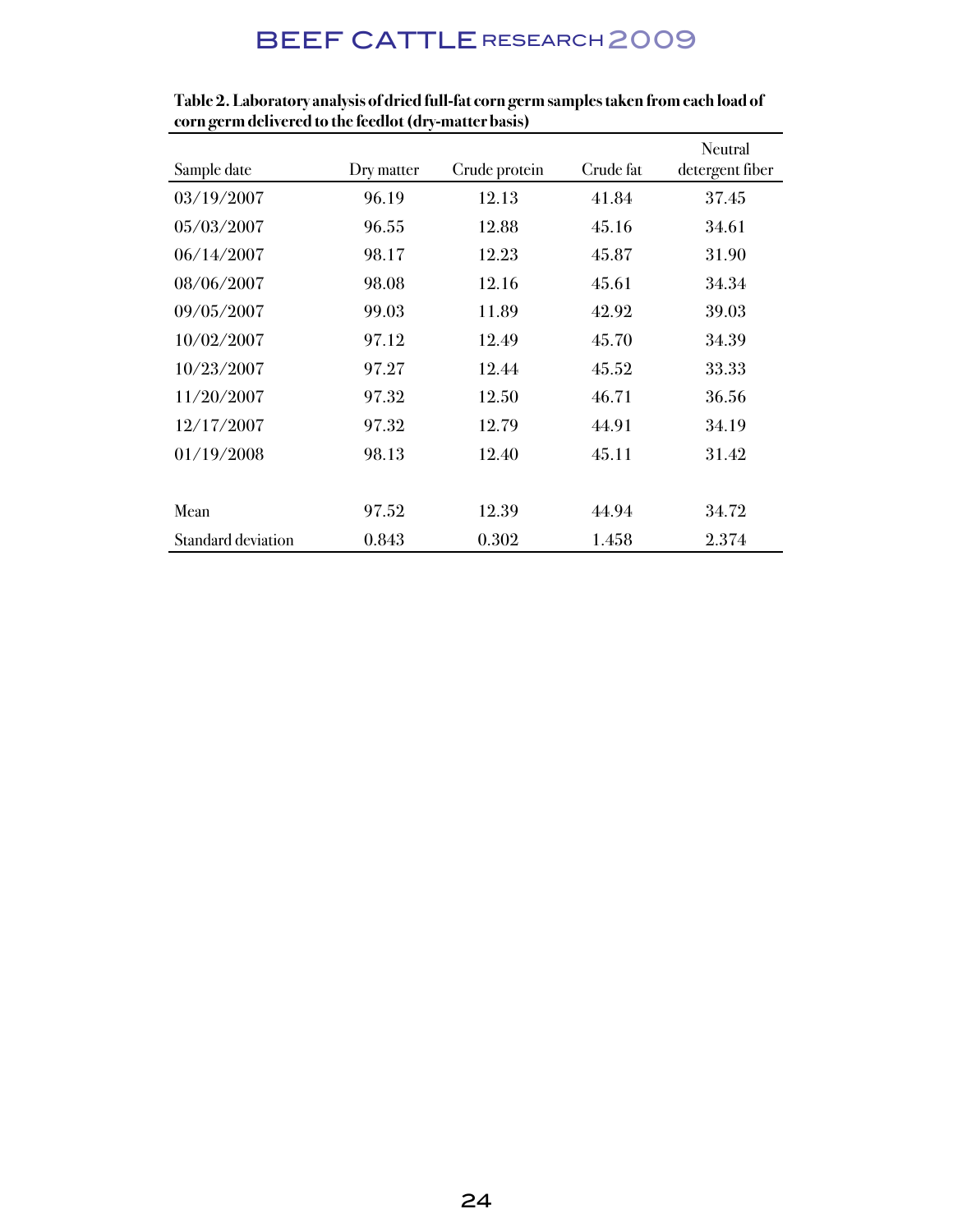|                          | Treatment |         |            |         |
|--------------------------|-----------|---------|------------|---------|
| Item                     | Control   | 5% Germ | <b>SEM</b> | P-value |
| No. of head              | 2,102     | 2,097   |            |         |
| No. of pens              | 13        | 13      |            |         |
| Days on feed             | 173       | 168     | 4.76       | 0.41    |
| Initial wt, lb           | 703       | 702     | 5.78       | 0.95    |
|                          |           |         |            |         |
| Final wt, $lb1$          | 1232      | 1226    | 11.5       | 0.61    |
| DMI, lb/day              | 21.7      | 21.9    | 0.31       | 0.60    |
| ADG, lb/day              | 2.71      | 2.73    | 0.044      | 0.63    |
| F:G                      | 8.05      | 8.01    | 0.13       | 0.85    |
|                          |           |         |            |         |
| Carcass adjusted         |           |         |            |         |
| Final wt, $lb^2$         | 1206      | 1215    | 10.9       | 0.58    |
| ADC, lb/d                | 2.54      | 2.69    | 0.044      | 0.04    |
| F:G                      | 8.59      | 8.22    | 0.21       | 0.21    |
|                          |           |         |            |         |
| Fallouts, % <sup>3</sup> | 0.21      | 0.32    | 0.11       | 0.44    |
| Death loss, %            | 0.07      | 0.73    | 0.24       | 0.06    |

#### **Table 3. Feedlot performance of cattle fed 0 or 5% full-fat corn germ during the finishing period**

<sup>1</sup> Calculated as final body weight  $\times$  0.96.

2 Calculated as HCW/0.635.

3 Fallouts were cattle removed from the natural program because of being treated for illness with a medication that is not allowed to be given to cattle in the natural program.